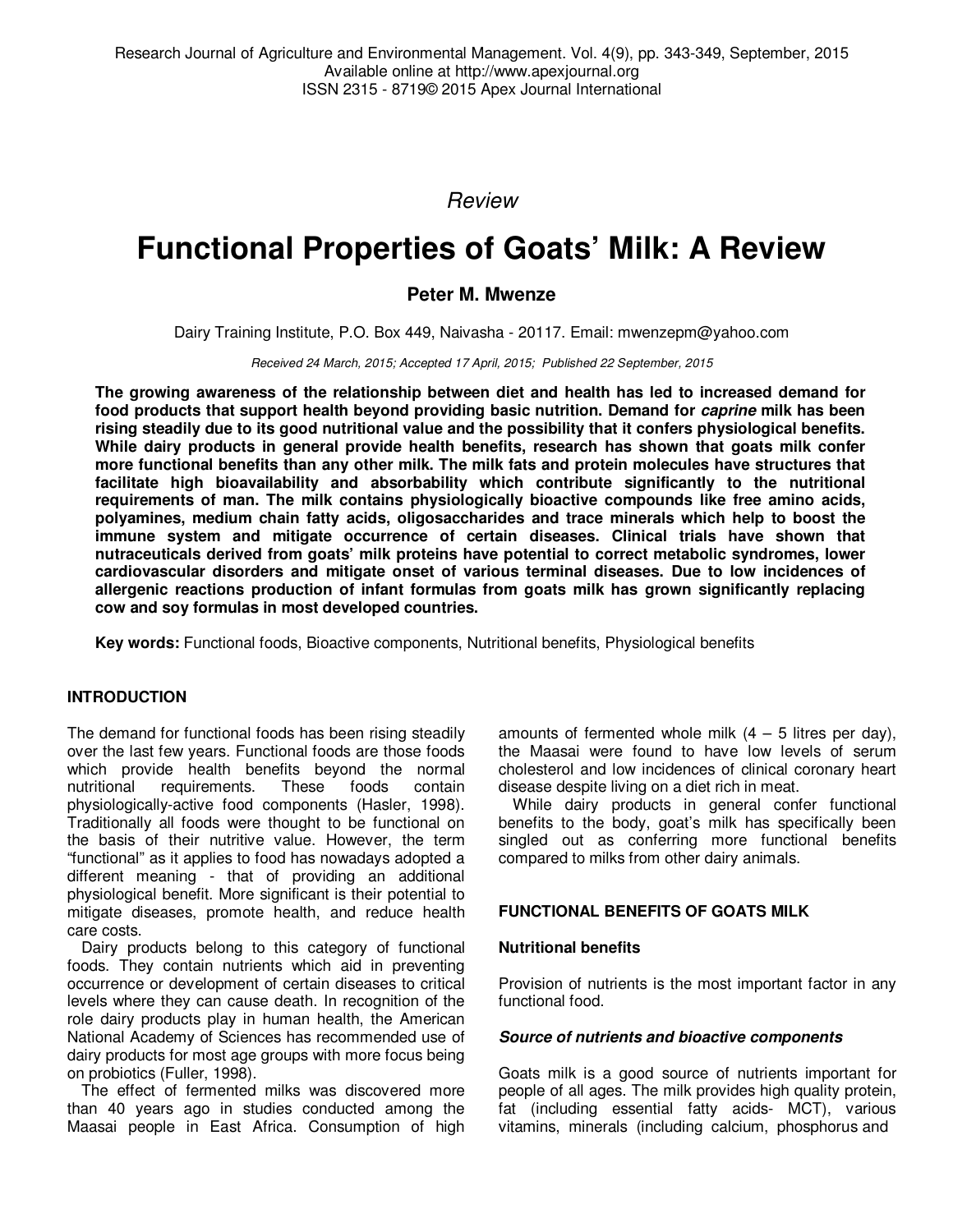iodine) and lactose. Along with lactose it contains other carbohydrates, such as nucleotide sugars, glycolipids, glycoproteins and oligosaccharides.

Goats' milk contains bioactive components such as polyamines, nucleotide sugars, free amino acids, medium chain fatty acids, polyunsaturated fatty acids and serum proteins (Haenlein, 2004; Rampilli et al., 2004). It is also characterized by high bioavailability of proteins, carbohydrates, fats, minerals and vitamins. Studies has also shown increased bioavailability of copper, zinc, selenium and iron from goats milk (Campos et al. 2004; Haenlein 2004; Alferez et al.. 2003; Barrionuevo et al. 2003).

These components are often present in goat milk at levels similar to human milk making it a better alternative for production of infant formulae.

#### **Bioavailability of nutrients**

The nutrients are contained in fairly good proportions, well balanced and readily available to meet human body requirements. Availability of proteins is higher than in milk from other animals. Provides 8.7 grams of protein (17.4% of the daily value for protein) per 100 gm. While same amount of cow milk provides 8.1 grams (16.3% of the daily value for protein). Although the mineral content of goat's milk is generally similar to the cows, goat's milk contains 13 percent more calcium, 25 percent more vitamin B-6, 47 percent more vitamin A, 134 percent more potassium. It has three times more niacin. It contains four times more copper and 27 percent more selenium

#### **Enhanced digestibility and micronutrient absorption**

Digestibility of goats' milk is highly enhanced by nature of the proteins and the fat molecules. Protein molecules are thinner and fat molecules have more fragile membranes. The increased digestibility of protein is of more importance to infants, invalids and convalescent diets.

The milk has a low curd tension of 36g, cow range between 15-200g, average at 70 g. Goats milk range between 10-70g, average at 36g.

Curd tension is the measure of the hardness or softness of the curd. Due to low curd tension the milk is easily digested. Low curd tension is attributed to low levels of alpha-S1 casein and higher levels of  $A_2$  betacasein.

Hydrolysis of casein in the stomach is better at 96% compared to 76-90% of cow milk casein while human casein is completely hydrolyzed (Jasinka 1995). Goat milk will digest in a baby's stomach in 20 minutes, whereas cow's milk take 2-3 hours (Attaie et al., 2000). In terms of digestibility and nutrient absorption, it is a better substitute for breast feeding.

Goat milk contains more of the essential fatty acids (linoleic and arachidonic). It has a greater percentage of medium and short chain saturated fatty acids like glycerol ethers. These are important for the nutrition of the infants. Their ester linkages are more readily hydrolyzed enabling rapid digestion and absorption.

Goats' milk is naturally homogenized. It does not contain agglutinin which aids in clustering of fat globules leading to creaming. Dispersed fat globules are easier to digest and absorb.

Compared to cow, goat milk contains twice the content of medium chain fatty acids, such as caprylic and capric acids ( $C_8$  &  $C_{10}$ ). These medium chain fatty acids provide energy needed during metabolism.

The high levels of medium chain triacylglycerols (MCT) and amino acids cysteine and lysine facilitates the increased absorption of iron. Absorption of micronutrients like iron, phosphorus, calcium, copper, zinc, selenium and magnesium is more efficient than from any other milk (Alferez et al., 2003; Campos et al., 2003; Lopez-Aliaga et al., 2003, Barrionuevo et al., 2002). Studies have also shown that anaemic rats fed on goat milk have a higher liver weights and efficiency of haemoglobin regeneration than those given cow milk.

Calcium is widely recognized for its role in maintaining the strength and density of bones in a process known as bone mineralization. Calcium and phosphorous join to form calcium phosphate. Calcium phosphate is a major component of the mineral complex - hydroxyapatite that gives structure and strength to bones. 200ml of goat's milk supplies 32.6% of the daily value (DV) for calcium along with 27.0% of the DV for phosphorus while 200ml of cow's milk provides 29.7% of the DV for calcium and 23.2% of the DV for phosphorus.

In a study to determine the effect of calcium, Finnish researchers' enrolled 195 healthy girls aged 10-12 years and divided them into 4 groups. One group was given supplemental calcium (1000 mg) + vitamin D3 (200IU) each day. The second group received only supplemental calcium (1000 mg/day). The third group ate goat cheese supplying 1000 mg of calcium, and the fourth group was given a placebo supplement. At the beginning and end of the study, DEXA (Dual-Energy X-ray Absorptiometry) scans were run to check bone indexes of the hip, spine and the whole body. Tibia was checked by peripheral quantitative computed tomography.

Girls getting their calcium from cheese had higher whole-body bone mineral density and cortical thickness of the tibia than girls given supplemental calcium  $+$ vitamin D, supplemental calcium alone, or placebo. While the researchers noted that differences in the rate at which different children naturally grow might account for some of the differences seen in bone mineral density, they concluded that increased calcium intake from goats cheese appears to be more beneficial for cortical bone mass accrual than the consumption of supplement tablets containing a similar amount of calcium.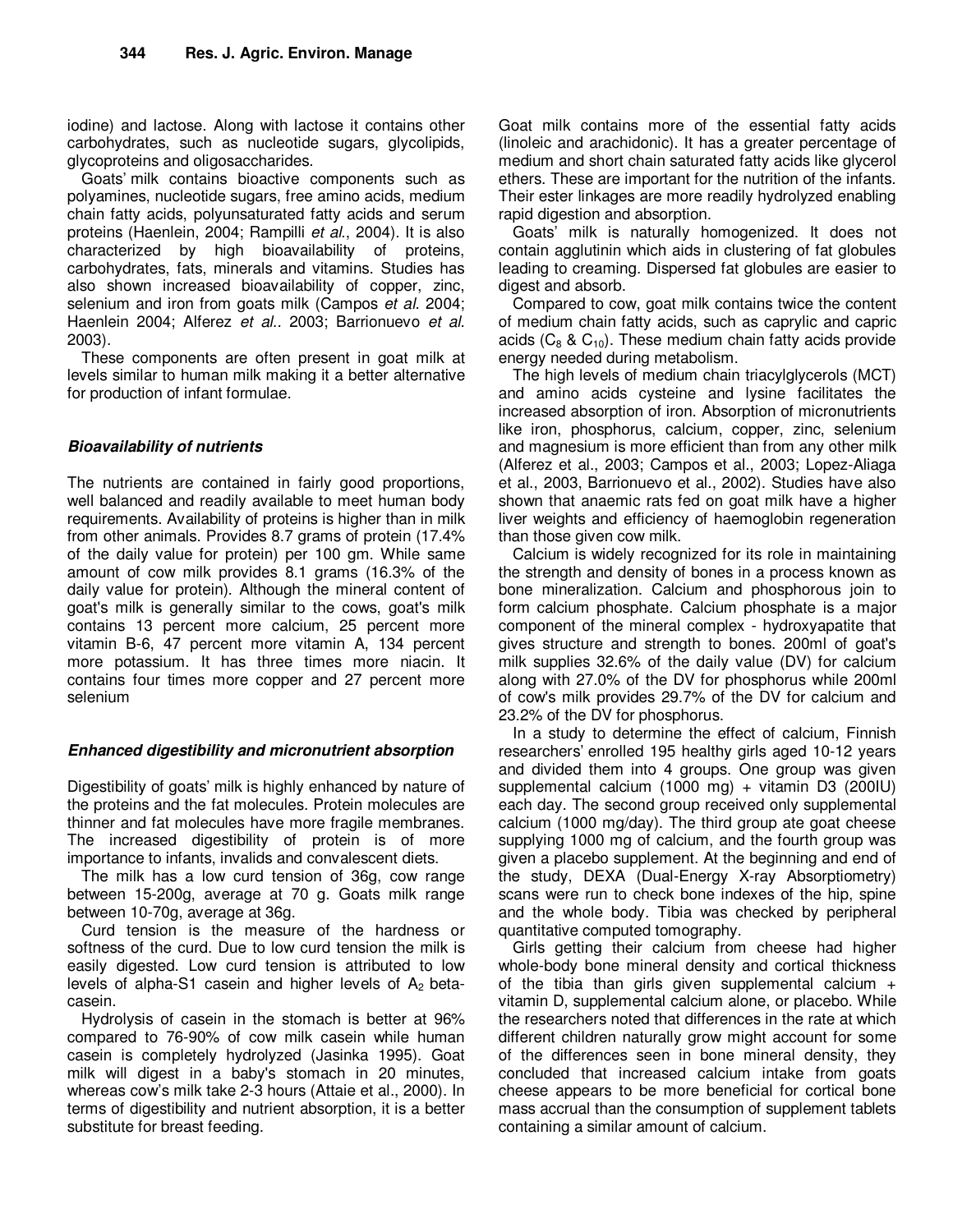Aliaga et al. (2000) compared the influence of goat and cow milk on digestion and utilisation of calcium in rats. They found that goat milk enhanced calcium content of femur, sternum and Longissimus dorsi muscle better than cow milk.

Goats milk has easier and enhanced digestion and absorption of lactose and lactose derived oligosaccharides. This is important for subjects with compromised intestinal function (intestinal bowel syndrome)

# **Physiological benefits**

#### **Reduces the chances of contracting type-1 diabetes**

Goat milk contains  $A_2$  Beta-Casein, while cows milk contain  $A_1$  Beta-Casein. Protein  $A_1$  beta casein has been cited as a trigger for type 1 diabetes (Elliott et al., 1999)

#### **Inhibition of pathogens by prebiotic oligosaccharides**

Prebiotics are non-digestible food ingredients that have the potential to benefit the host by selectively stimulating the growth of desired organisms in the GI- tract of the host. Goats milk like the human milk contains oligosaccharides which act as prebiotics. These are important to the infants and also the elderly. Clinical trials have shown that several different oligosaccharides can be used to stimulate bifidobacteria in the GI- tract. These include inulin, fructo-oligosaccharides (FOS), galactooligosaccharide and lactulose. Studies have shown that oligosaccharides derived from goats milk have the potential, when included in infant formula, to stimulate host bifidobacteria to grow to levels similar to those in the GI tracts of breast-fed babies. Milk oligosaccharides are beneficial to the infant with regard to their prebiotic and anti-infective properties. Goats' milk oligosaccharides particularly 6-sialyl lactose constitute the"soluble fibre" which provides nutrients for colonic bacteria. These oligosaccharides provide substrate needed by health enhancing bacteria to multiply in the gut (McVeagh et al., 1997).

Goats' milk oligosaccharides are anti-inflammatory. They have been shown to inhibit the adhesion of bacteria to the epithelial membrane, reduce translocation of harmful bacteria in the epithelial cells and promote the selective growth of lactobacillus and bifido bacteria. They act as pathogen receptors by enabling specific interactions between them and pathogens.

This way the intestinal mucosa is protected against infection. This interaction inhibits pathogens such as Campylobacter jejuni, Streptococcus pneumonia, enteropathogenic Escherichia coli and neutralizes effects of Escherichia coli toxin (Newburg, 1999; Hirmo et al., 1998).

Galactose is a major component of some very important brain lipids including myelin and it has been elucidated that galactose derived oligosaccharides play a role in neonatal brain development (Kunz et al., 1999)

The oligosaccharide level found in goat milk is about 250 - 300 mg per litre of milk which represents 10 times more than oligosaccharides reported in other commercial milks.

#### **Goat milk soothes the digestive tract**

Goat milk has better buffering ability than over-thecounter antacids. It has been used and recommended as a supplement to reduce indigestion by nutritionists. It helps soothe irritated areas in the stomach and intestines. Buffering capability of the milk is ideal for treatment of gastric ulcers and also minimizes discomfort resulting from digestive disorders.

#### **Alkalinizes the blood and the intestine**

Goat milk helps to increase the pH of the blood stream. It is the only dairy product with the highest amount of the amino acid L-glutamine an alkalinizing amino acid. Acidic blood and low intestinal pH levels have been associated with fatigue, headaches, muscle aches and blood sugar imbalances.

#### **Prevention of cancer and rheumatoid arthritis**

High levels of calcium help protect colon cells from cancer-causing chemicals, prevent the bone loss that can occur as a result of menopause or certain conditions such as rheumatoid arthritis.

# **Prevent obesity**

High calcium levels helps in the oxidation of fat. This has been shown by a study published in the American Journal of Clinical Nutrition by Playford et al (2000).

 Normal weight women aged 18-30 years were randomly assigned to a low (less than 800 mg per day) or high (1000-1400 mg per day) calcium diet for 1 year, and the rate at which their bodies burned fat after a meal was assessed at the beginning and end of the study.

After 1year, fat oxidation was 20 times higher in women eating the high calcium diet compared to those in the lowcalcium control group. The blood levels of parathyroid hormone were checked and found to correlate with their rate of fat oxidation. More calcium in the body keeps the blood levels of the parathyroid hormone low. When there is low rate of fat oxidation due to low calcium level,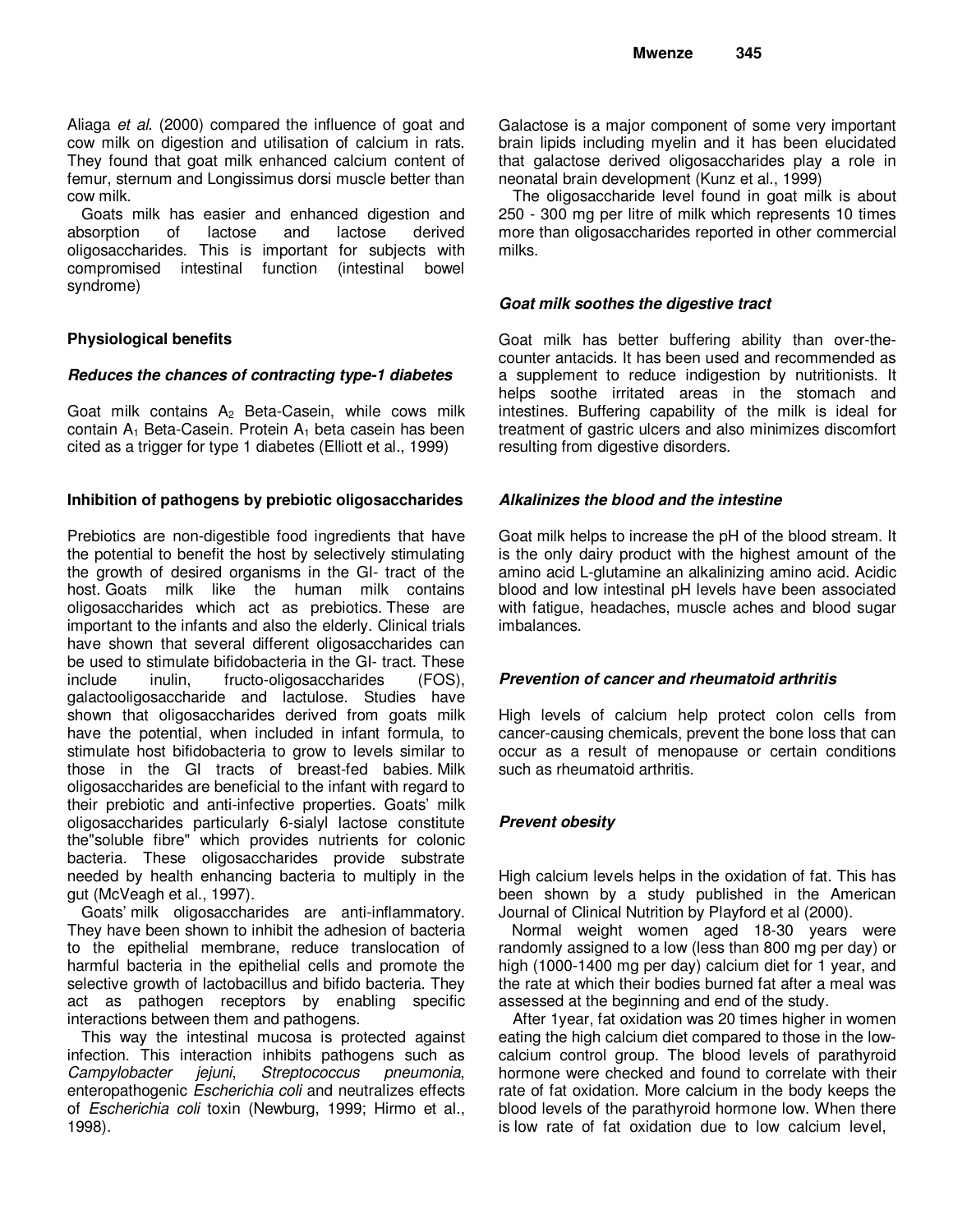parathyroid is secreted to instruct the bone cells to release calcium to the blood stream.

Goats milk has more of the short and medium chain triacylglycerols (MCT). MCT up to  $C_{14}$ , are not incorporated into body lipids as is the case with the longer chain fatty acids. That way goats milk does not significantly contribute to obesity and other related heart problems.

Medium chain fatty acids (MCFA) have a unique ability to lower, inhibit and dissolve cholesterol deposits.

# **Antimicrobial activity**

Goat milk contains high levels of medium chain fatty acids, such as caprylic and capric acids  $(C_8 \& C_{10})$ . These fatty acids are highly antimicrobial. Capric and caprylic acids are used in dietary supplements to inhibit the growth of Candida albicans and other yeast species.

# **Boosts immune system**

Studies have shown that of all the milks goat milk is the highest source of selenium. It contains more than 2.5 times the selenium in powdered infant formula (19.98 mg/l vs. 7.47 mg/l) and nearly 35% more than pasteurized cow milk (19.98 mg/l vs. 14.85 mg/l). Goat milk is also richer in selenium than human milk, which contains 15.69 mg/l. (Rodriguez, Sanz Alaejos, M. Diaz Romero, 1999).

The mineral selenium is important in the modulation of immune system. It also has antioxidant properties. In most cases it is deficient in the human body and has to be provided in the diet. Deficiency has been linked to rapid progression of HIV/AIDS and other viral diseases. Selenium in the body works in two ways. It helps to control the human immune system, upgrading it when necessary, and downgrading it when it is overactive. Selenium also works directly on viruses by preventing them from replicating. It also improves T lymphocyte cell function and modulates the production of interleukin, an important components of the immune system.

# **Prevents build up of cholesterol level in blood**

Goats milk is Naturally homogenization. The smaller size of fat globules provides a better dispersion, and a more homogeneous mixture of fat in the milk. Research indicates that there is more involved to the creaming ability of milk than mere physical size of the fat globules. Agglutinin which lacks in goats milk has been found to favour clustering of fat globules. To prevent clustering of fat globules, milk is homogenized (as it happens with cow's milk). When fat globules are broken an enzyme associated with milk fat, known as xanthine oxidase

become free. The enzyme is not destroyed by low pasteurization temperatures employed on fresh milks. When such milks are consumed the enzyme penetrates the intestinal wall and enter the blood stream. Once in the blood it is capable of creating scars to the heart and arteries. This in turn stimulates the body to release cholesterol into the blood in an attempt to provide a protective fatty material on the scarred areas leading to arteriosclerosis. In goats milk, fat globules are not homogenized. The enzyme is bound to the globule membrane and digested with the other milk components.

#### **Less allergenic as an infant formula**

In most developed countries the goat milk is specifically marketed for the infant formula. In the USA and Canada the department of pediatrics has recommended that cows milk be avoided for children between 0-6 months due incidences of allergy (Playford et al., 2000). The allergenic problems common with infants fed on cow milk is rarely encountered when the formula is produced with goat milk destroyed by low pasteurization temperatures employed on fresh milks. When such milks are consumed the enzyme penetrates the intestinal wall and enter the blood stream. Once in the blood it is capable of creating scars to the heart and arteries. This in turn stimulates the body to release cholesterol into the blood in an attempt to provide a protective fatty material on the scarred areas leading to arteriosclerosis. In goats milk, fat globules are not homogenized. The enzyme is bound to the globule membrane and digested with the other milk components.

Goat's milk contains only trace amounts of alpha-S1, an allergenic casein protein, found in cow's milk. Another factor that causes allergenic reactions is resistance of proteins to digestion. Beta-lactoglobulin is the protein most resistant to digestion. Whereas Goat milk contains similar levels of beta-Lactoglobulin as the cows milk, the beta-Lactoglobulin present in goat milk is absorbed more readily leaving less intact beta-Lactoglobulin in the intestine to cause an allergic reaction.

Allergenic effects are characterized by Gastrointestinal disturbances, vomiting, colic, diarrhea, constipation and respiratory problems in infants. Regular intake of goat milk by the infants improves mineralization of skeleton, increases blood serum vitamin, mineral and haemoglobin levels.

# **DNA replication and neurogenesis in infants**

Milk contains nucleotides, free amino acids and polyamines that have important functional benefits to the infants. Research has shown that goat milk contains higher levels of these compounds, requiring much lower supplementation compared to cow milk. Children require a constant supply of DNA and a rapid turnover of RNA to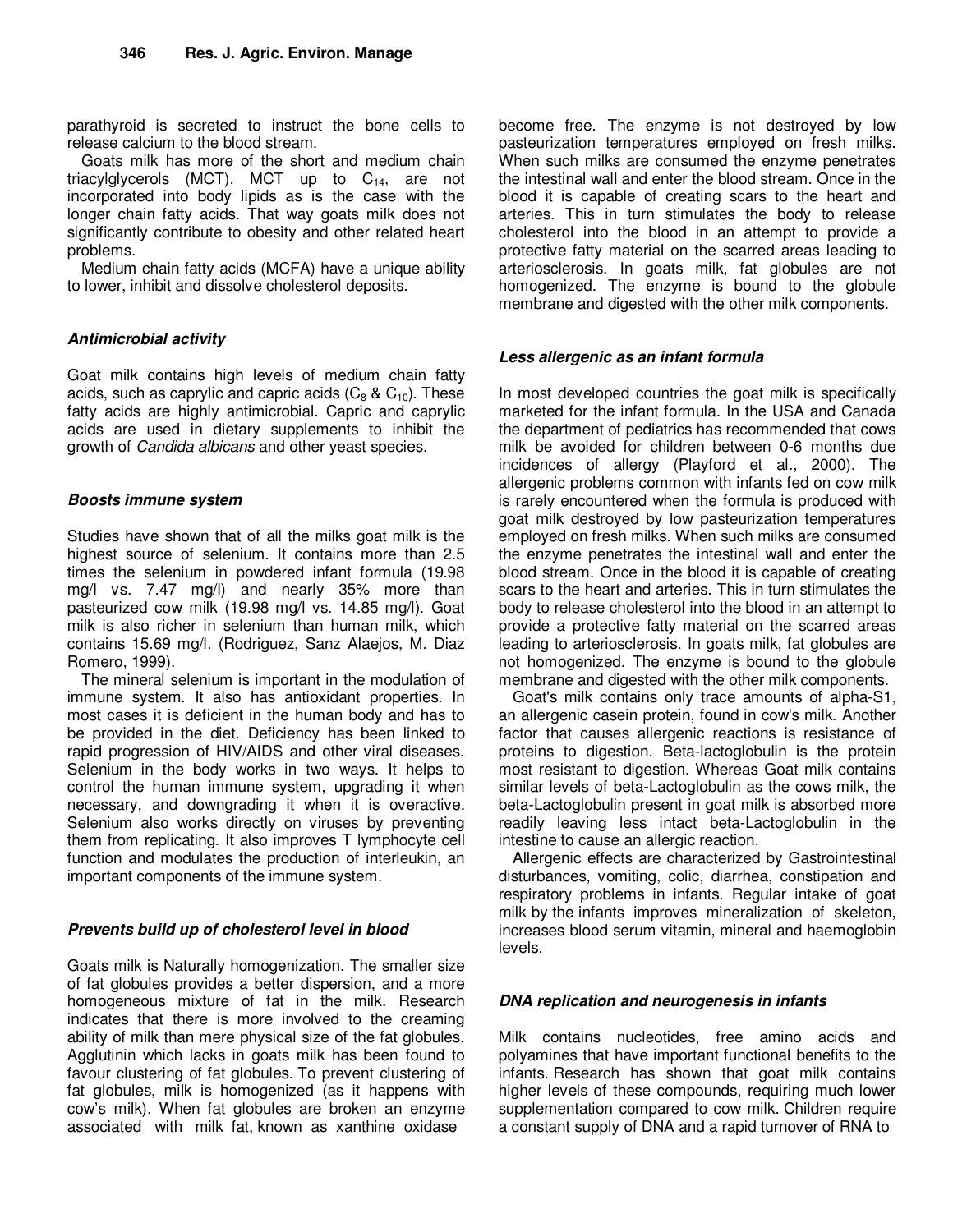**Table 1.** Levels of nucleotides, free amino acids and polyamines in goats milk.

| Component                      | Level in goat milk | Supplementation required |
|--------------------------------|--------------------|--------------------------|
| Total nucleotide monophosphate | 6.6 u mol /100ml   | none                     |
| Taurine                        | 7.5 mg/100ml       | some                     |
| Total polyamines               | 51 ug /100ml       | none                     |

grow strong and health. Millions of new cells need to be produced every day to sustain growth. Rapid growth increases the daily requirement of nucleotides (Table 1).

#### **Growth factors for infants**

Goats milk contains high levels of growth factors similar to those found in human milk making it an essential diet for the infants. The Transforming Growth Factor-a (TGFa), has a physiological role in maintaining regular functionality of the infant. (Playford et al., 2000).

The Transforming Growth Factor-ß (TGF-ß), is involved in numerous processes, such as the development and differentiation of the intestinal epithelium, regulation of the immune response system where it is involved in production and induction of oral tolerance (Kalliomaki et al., 2000).

Neuropeptides, such as neurotensine, Somatostatin, and vasoactive peptide foster immunity response by stimulating T lymphocyte cells and activating macrophages (Goldman et al., 2000).

# **Antioxidation of radicals in the body**

Riboflavin's is a cofactor for the enzyme glutathione reductase that reduces oxidized form of glutathione to the reduced form which is less reactive. This way the mitochondria is protected from damage. Reduced glutathione acts as an antioxidant.

Riboflavin is a B vitamin important for energy production. Riboflavin (vitamin B2) plays two important roles in the body's energy production. When active in energy production pathways, it takes the form of Flavin Adenine Dinucleotide (FAD) or flavin mononucleotide (FMN). In these forms, riboflavin attaches to protein enzymes called flavoproteins that allow oxygen-based energy production to occur. This is important for vital organs such as heart and liver

#### **Goats milk as a neutraceutical**

Nutraceuticals are food components that have been isolated and purified. They are sold in medicinal forms to provide physiological benefits against diseases. Goats milk proteins and other components are currently being used to produce nutraceuticals. Isolated peptides relax blood vessels in people suffering from high blood pressure. Lactotripeptide present in normal milk protein is inactive but when isolated has been found to effectively deal with high blood pressure.

Clinical trials have also found hydrolysed casein to be effective in management of high blood pressure. Hypertension is a major controllable risk factor associated with cardiovascular disease (CVD) events such as myocardial infarction, stroke, heart failure and end-stage diabetes. The renin-angiotensin-aldosterone system is a target for blood pressure control. Cleavage of angiotensinogen by renin produces angiotensin-I which is subsequently hydrolyzed by angiotensin-I-converting enzyme (ACE) to angiotensin-II a potent vasoconstrictor (causes hypertension). Various side effects have been associated with the use of ACE inhibitory drugs in the control of blood pressure. These include hypotension, increased potassium levels and reduced renal function. Goats' milk proteins, both caseins and whey proteins, are a rich source of ACE inhibitory peptides. The derived peptides have not been associated with statistically significant hypotensive effects or changes in potassium and renal function.

Other isolated protein components are being used to prevent and manage metabolic syndrome - a condition characterized by obesity and disturbed glucose metabolism. Therapeutic proteins have been isolated in transgenic goats. A genetic construct of human antithrombin gene is inserted into the transgenic goats under control of beta casein promoter. The milk proteins isolated have been found to help patients with congenital antithrombin problem.

Peptides from goats beta casein have immune stimulating properties. Isolation and concentration of beta casein from goat milk is better than from cow milk using the same solvents and extraction conditions making extraction more economical.

#### **LIMITATIONS OF GOATS MILK**

#### **Low in folic acid**

Goats milk contains virtually no folic acid. To be adequate as an infant formula it has to be fortified. Lack of folic acid has been linked to congenital defects such as malformation of spinal cord associated with siemese twins.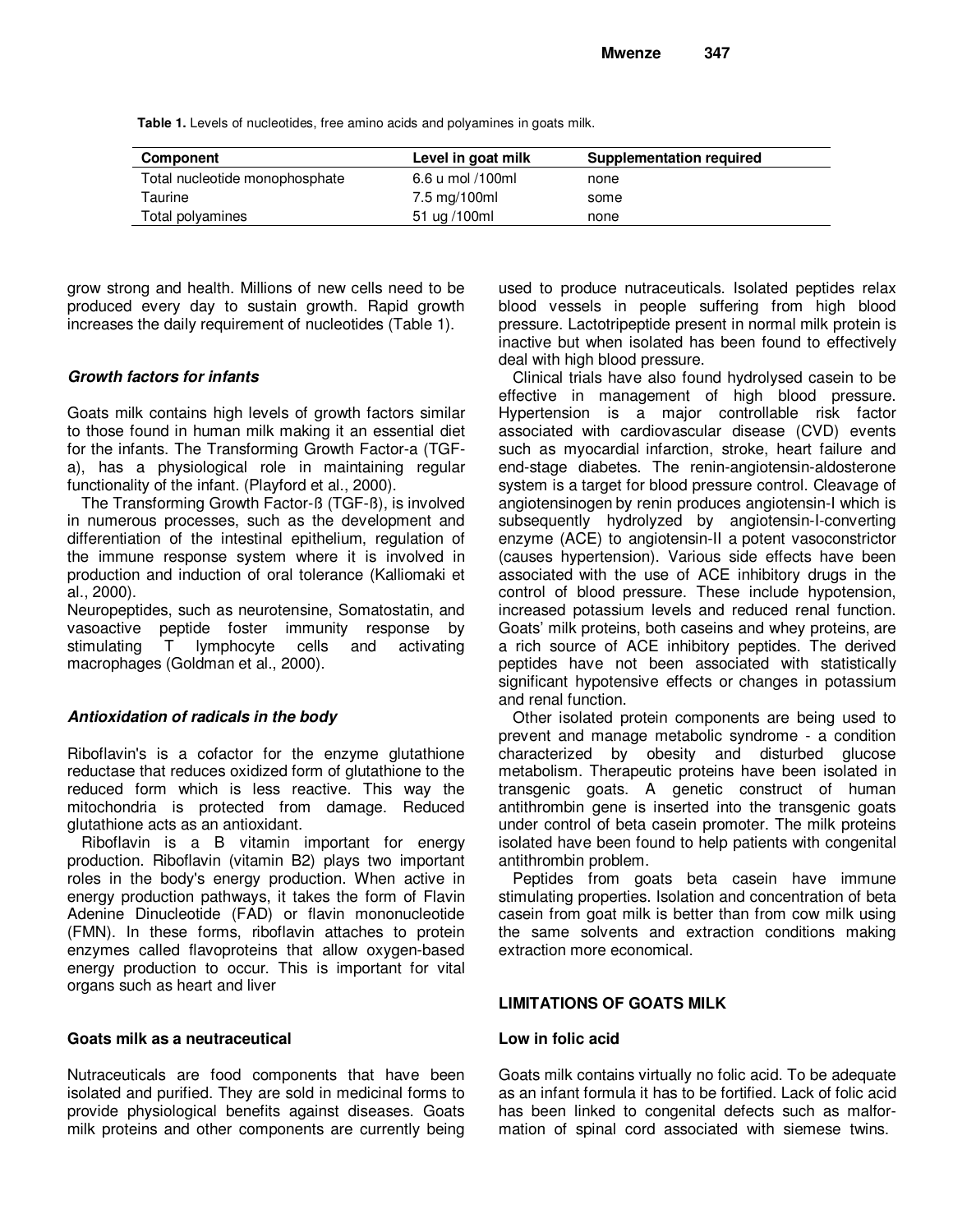#### **Goats milk is an apocrine secretion**

Apocrine is a type of glandular secretion where the secreting cell is released along with the milk. Cow secretion is alveolar merocrine secretion the cells remain undamaged during secretion. This type of secretion produces milk with high levels of cytoplasmic debris and epithelial cells. The milk has high levels of somatic cell counts which are not desirable.

# **Risk of prostrate cancer**

Milk from transgenic goats' milk has high amounts of Insulin – like Growth Factor-1(IGF-1). This has been reported as a potential risk factor in prostrate cancer.

# **CURRENT TRENDS**

Goats milk formulas are currently replacing cows milk and soy formulas as an alternative for infant diets. The milk is being promoted as an essential diet for invalids, convalescent, infants and the immune -compromised. Due to high digestibility and absorption rates the milk is being used in many developing countries as a source of nutrients to patients with full blown AIDS, which in most cases is characterized by intestinal disorders which affect digestion.

In developed countries more focus is geared towards production of nutraceuticals from goats milk.

# **SUMMARY AND RECOMMENDATIONS**

The need for improved nutrition and functional benefits has a significant impact on the continuing growth of the goat milk industry.

More research is needed to give conclusive evidence on physiological and nutritional benefits, particularly the effects of goats' milk on promotion of immune systems. Whereas cow and human milk components have been sequenced and characterized, more research needs to be done to give direction on the role of specific goats milk components in mitigating diseases and preventing allergies.

# **CONCLUSION**

Confirmation of health benefits is not a simple task. It needs conceptual process and product development, validation, efficacy analysis and clinical studies. The biological markers of either health improvement or disease risk-reduction are not unanimously recognized. Health involves many complex and interactive functions. It is usually rare to find uncomplicated

mechanisms that involve simple molecules acting in isolation. For the food industry to claim physiological functions of certain foods, it must have quantifiable indicators of bioactive molecules and interaction that controls biological functions related to physiology.

As the world populations expand with more competition for land areas, milk production from goats is bound to increase significantly. Economically, there are more returns from goats milk per unit quantity than from milks of other commercial animals. The cost of general management and feeding of dairy goat is very low. The milk is also being used to produce high value products like nutraceuticals.

Due to its high nutritive value and physiological properties, goats milk should be promoted in the developing countries, where malnutrition and diseases are more prevalent and the cost of healthcare is prohibitive due to high poverty levels.

# **REFERENCES**

- Alferez, M.J., Barrionuevo, M., Lopez, M., Aliaga, M.R. Sanz Sampelayo, M.R., Lisbona, F., Robles, M.S. Campos. (2004). Digestive utilization of goat and cow milk fat in malabsorption syndrome. J. Dairy. Res., 68: 451–461.
- Aliaga, L., Alferez M.J, Barrionuevo, M., Lisobnona, F. and Campos (2000). Influence of goat and cow milk on the digestive and metabolic utilization of calcium and iron. J. Physiol. Biochem.; 56: 201-208.
- Attaie, R., Richter, R.L. (2000). Size distribution of fat globules in goat milk, J. Dairy. Sci., 83(5): 940-4
- Barrionuevo, M., Alferez, M.J.M., Lopez, I., Aliaga, M.R., Sanz, S., Campos, M.S. (2002). Beneficial effect of goat milk on nutritive utilization of iron and copper in malabsorption syndrome. J. Dairy Sci., 85: 657 – 664.
- Barrionuevo, M., Alferez, M.J., Lopez Aliaga, Mesa E., Nesteres, I., Campos, M.S. (2003).Beneficial effect of goat milk on bioavailability of copper, zinc and selenium in rats.
- Benoy, M.J., Essy, A.K., Sreekumar, B., Haraidas, M. (2000). Thiocyanate mediated antifungasl sndf antibiotic property of goats milk lactroperoxidase. J. Life Sci.
- Elliott, R. (1999). Type I (insulin-dependent) diabetes mellitus and cow milk: casein variant consumption. Diabetologia,. N. Engl. J. Med., 42: 292-296.
- Foltz, M., Meynen, E., Bianco, V., Van Platerink, C., Koningn, T.M.M.G., Kloek, J. (2007). Angiotensin converting enzyme inhibitory peptides from a lactoptripeptide enriched milk beverage are absorbed intact into the circulation. J. Nutr. 1347(40): 953 – 958.
- Fuller, R (1999). "Probiotics for farm Animals'' in Probiotics a Critical Review, pp. 15-22, Horizon Scientific, Wymondham, UK.
- Goldman, H. (2000). Bioactive components in human